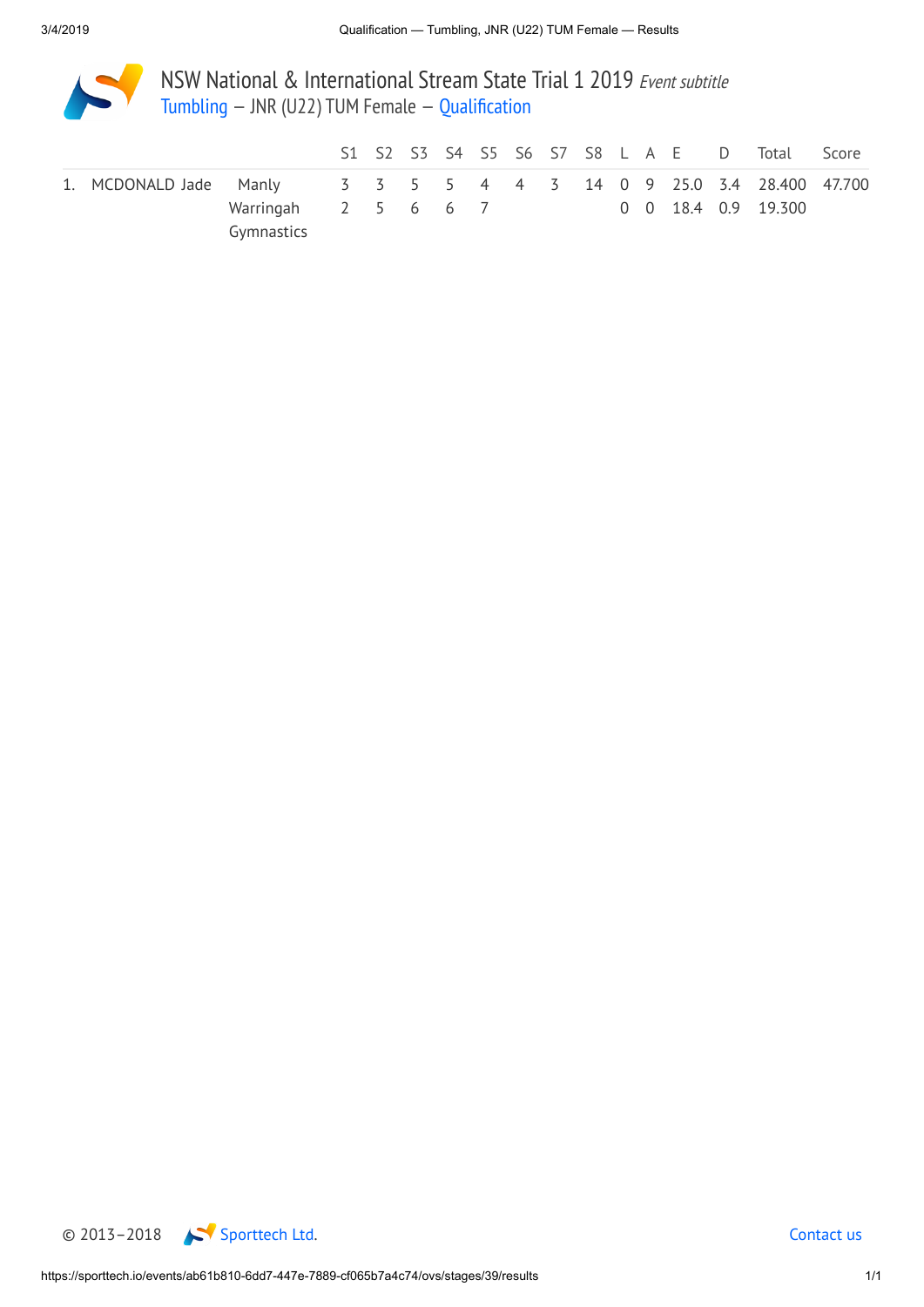

NSW National & International Stream State Trial 1 2019 Event subtitle [Tumbling](https://sporttech.io/events/ab61b810-6dd7-447e-7889-cf065b7a4c74/ovs/event/TUM) — National Level 5 Female — [Qualification](https://sporttech.io/events/ab61b810-6dd7-447e-7889-cf065b7a4c74/ovs/stages/33)

|    |                    |          |                                       | S1                            | S <sub>2</sub>                | S3                               | S4                  | S <sub>5</sub>      | S <sub>6</sub> | S7      | S <sub>8</sub> |                               | A      | E            | D          | Total                                       | Score  |
|----|--------------------|----------|---------------------------------------|-------------------------------|-------------------------------|----------------------------------|---------------------|---------------------|----------------|---------|----------------|-------------------------------|--------|--------------|------------|---------------------------------------------|--------|
| 1. | <b>KWINTER Mia</b> |          | Manly<br>Warringah<br>Gymnastics      | 0<br>3                        | 0<br>6                        | $\overline{0}$<br>6              | 5<br>5              | 5<br>5              | 6<br>5         | 7<br>5  | 10<br>8        | $\overline{0}$<br>$\mathbf 0$ | 7<br>3 | 26.0<br>25.4 | 1.1<br>1.3 | 27.100<br>$+2.0$<br>$\rightarrow$<br>28.700 | 55.800 |
| 2. | COOKSEY Alix       |          | Eastlake<br>trampoline<br>Sports      | $\overline{0}$<br>9           | $\mathbf 0$<br>$\overline{7}$ | $\mathbf 0$<br>7                 | 8<br>6              | 5<br>6              | 6<br>6         | 6<br>5  | 8<br>11        | $\mathbf 0$<br>$\overline{0}$ | 3<br>3 | 26.4<br>24.0 | 1.5<br>1.8 | 27.900<br>$+2.0$<br>$\rightarrow$<br>27.800 | 55.700 |
| 3. | <b>GRIMA</b>       | Riley    | altitude<br>Altitude<br>Gym<br>Sports | $\mathbf 0$<br>$\overline{0}$ | $\overline{0}$<br>$\mathbf 0$ | $\overline{0}$<br>$\Omega$       | $\overline{4}$<br>8 | $\overline{4}$<br>6 | 5<br>5         | 5<br>7  | 8<br>9         | $\overline{0}$<br>$\mathbf 0$ | 4<br>3 | 27.0<br>26.2 | 1.0<br>1.4 | 28.000<br>27.600                            | 55.600 |
| 4. | <b>MILLER</b>      | Ashleigh | altitude<br>Altitude<br>Gym<br>Sports | $\mathbf 0$<br>$\overline{0}$ | $\overline{0}$<br>$\mathbf 0$ | $\overline{0}$<br>$\overline{0}$ | 5<br>4              | 5<br>5              | 4<br>8         | 6<br>11 | 9<br>12        | $\overline{0}$<br>$\mathbf 0$ | 5<br>5 | 26.6<br>25.5 | 1.0<br>1.4 | 27.600<br>26.900                            | 54.500 |

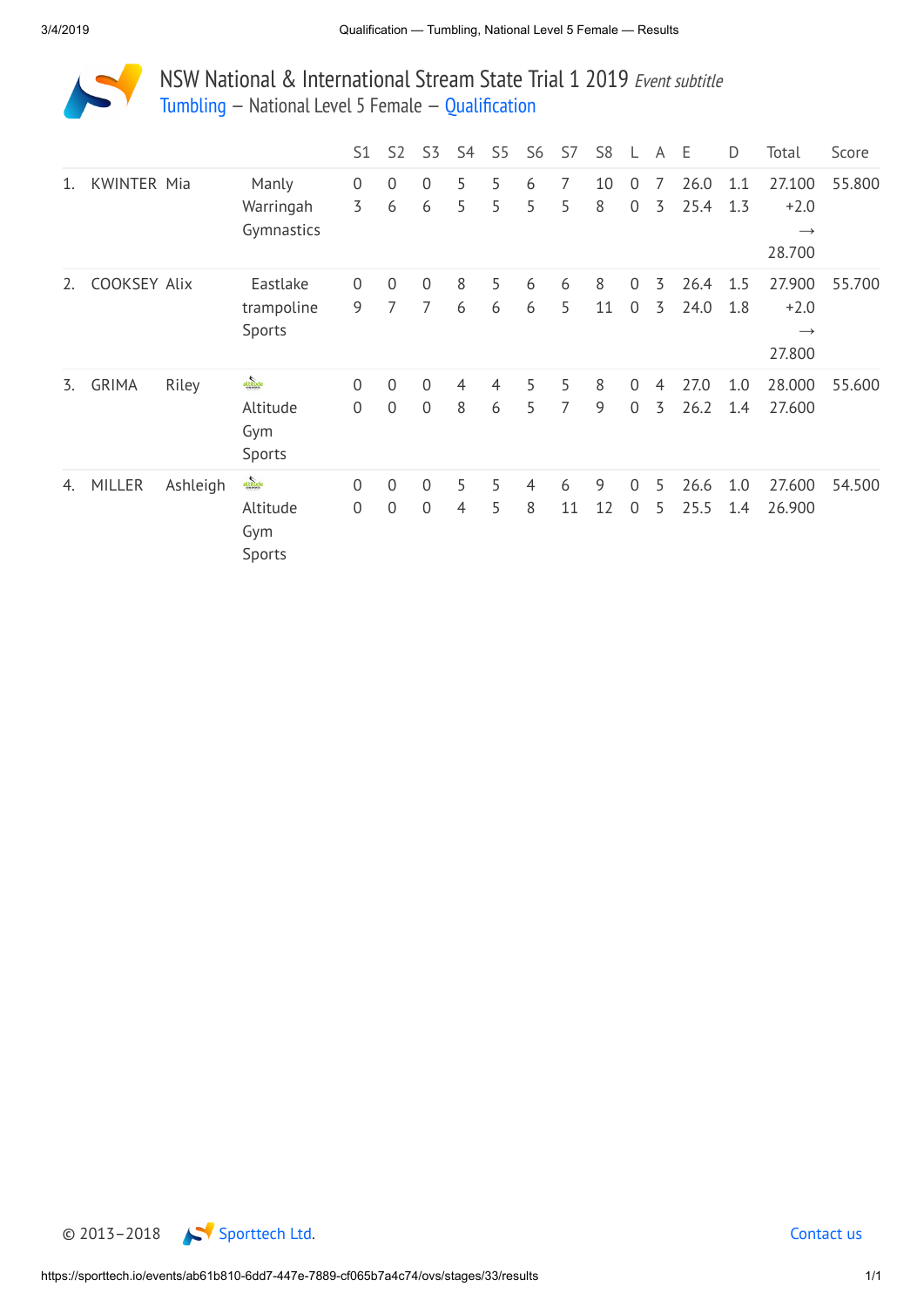

NSW National & International Stream State Trial 1 2019 Event subtitle [Tumbling](https://sporttech.io/events/ab61b810-6dd7-447e-7889-cf065b7a4c74/ovs/event/TUM) — National Level 5 Male — [Qualification](https://sporttech.io/events/ab61b810-6dd7-447e-7889-cf065b7a4c74/ovs/stages/40)

|                         |                         |  |  |  |  |  | S1 S2 S3 S4 S5 S6 S7 S8 L A E D                               | Total                                                            | Score         |
|-------------------------|-------------------------|--|--|--|--|--|---------------------------------------------------------------|------------------------------------------------------------------|---------------|
| 1. ABRAHAMS Louis Manly | Warringah<br>Gymnastics |  |  |  |  |  | 0 0 0 5 2 5 8 12 0 8 26.0 1.2<br>4 3 5 5 5 5 6 8 0 9 25.0 2.2 | $\longrightarrow$<br>26.600<br>$+2.0$<br>$\rightarrow$<br>29.200 | $-0.6$ 55.800 |

© 2013–2018 [Sporttech](https://sporttech.io/) Ltd. [Contact](mailto:support@sporttech.io?subject=sporttech.io) us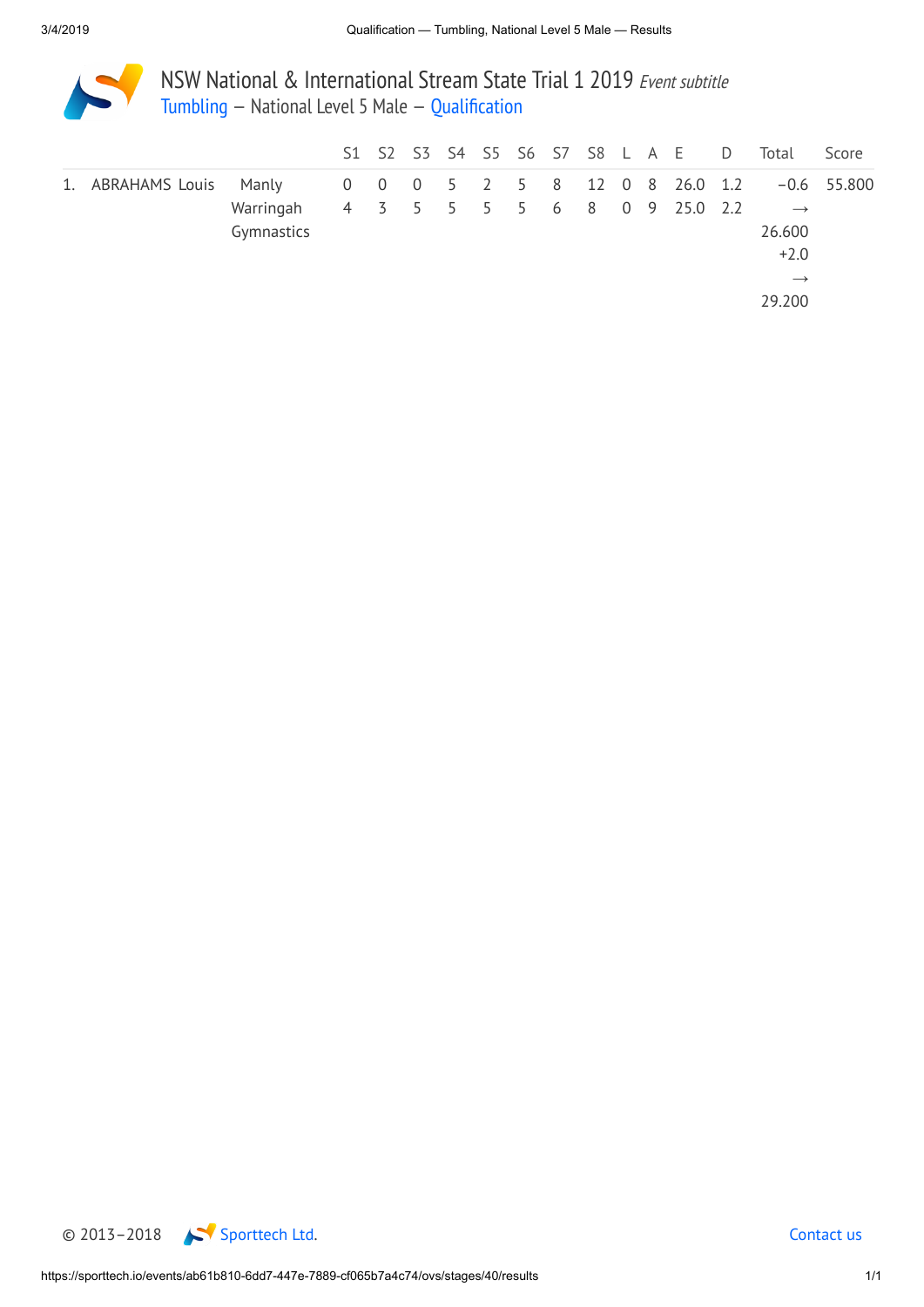

NSW National & International Stream State Trial 1 2019 Event subtitle [Tumbling](https://sporttech.io/events/ab61b810-6dd7-447e-7889-cf065b7a4c74/ovs/event/TUM) — National Level 6 Female — [Qualification](https://sporttech.io/events/ab61b810-6dd7-447e-7889-cf065b7a4c74/ovs/stages/34)

|    |               |                       |            | S1             | S <sub>2</sub> | S3             | S4 | S5             | S <sub>6</sub> | S7  | S <sub>8</sub> |                | A              | E    | D   | Total         | Score  |
|----|---------------|-----------------------|------------|----------------|----------------|----------------|----|----------------|----------------|-----|----------------|----------------|----------------|------|-----|---------------|--------|
| 1. |               | <b>GAMBLE Georgia</b> | Manly      | $\mathbf 0$    | $\overline{0}$ | $\overline{0}$ | 2  | 5.             | 5              | 5   | 10             | $\overline{0}$ | 5              | 26.8 | 2.6 | 29.400        | 59.400 |
|    |               |                       | Warringah  | 5              | 5              | 5              | 4  | $\overline{4}$ | $\overline{4}$ | 4   | 6              | $\theta$       | 4              | 25.9 | 2.1 | $+2.0$        |        |
|    |               |                       | Gymnastics |                |                |                |    |                |                |     |                |                |                |      |     | $\rightarrow$ |        |
|    |               |                       |            |                |                |                |    |                |                |     |                |                |                |      |     | 30.000        |        |
| 2. | <b>TRISIC</b> | Isla                  | Manly      | $\mathbf 0$    | $\overline{0}$ | $\overline{0}$ | 5  | 6              | 6              | 6   | 9              | $\overline{0}$ |                | 26.7 | 2.1 | 28.800        | 57.400 |
|    |               |                       | Warringah  | $\overline{4}$ | 7              | 8              | 6  | 6              | $\overline{4}$ | 7   | 9              | $\overline{0}$ | $\overline{4}$ | 24.5 | 2.1 | $+2.0$        |        |
|    |               |                       | Gymnastics |                |                |                |    |                |                |     |                |                |                |      |     | $\rightarrow$ |        |
|    |               |                       |            |                |                |                |    |                |                |     |                |                |                |      |     | 28.600        |        |
| 3. | <b>RAVID</b>  | Avia                  | Manly      | $\mathbf 0$    | $\overline{0}$ | $\overline{0}$ | 4  | 5              | 6              | - 7 |                | $\overline{0}$ | $\overline{0}$ | 24.8 | 0.6 | 25.400        | 54.400 |
|    |               |                       | Warringah  | 2              | 6              | 7              | 5. | 6              | 5              | 5   | 7              | $\overline{0}$ | 8              | 24.9 | 2.1 | $+2.0$        |        |
|    |               |                       | Gymnastics |                |                |                |    |                |                |     |                |                |                |      |     | $\rightarrow$ |        |
|    |               |                       |            |                |                |                |    |                |                |     |                |                |                |      |     | 29.000        |        |

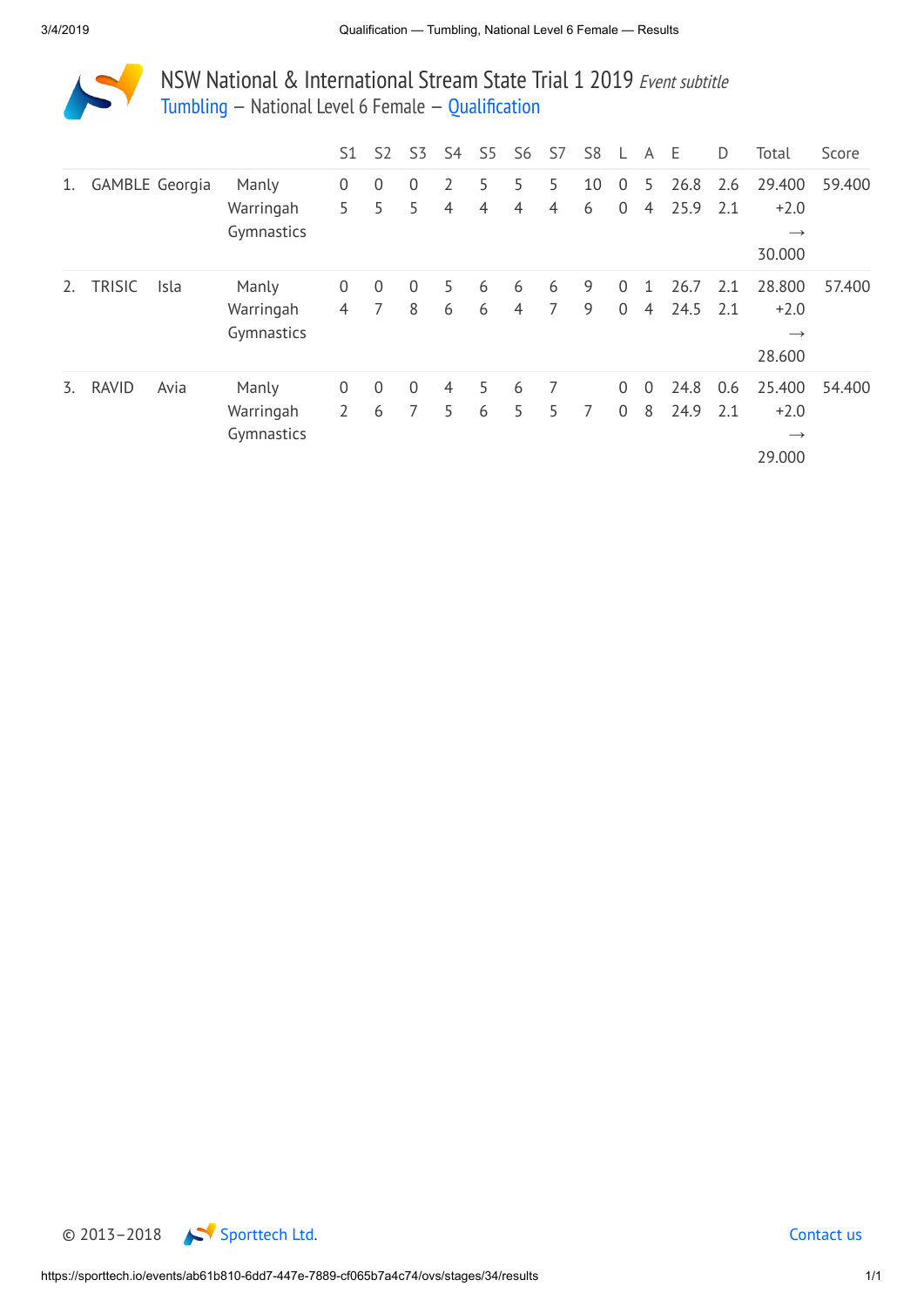

NSW National & International Stream State Trial 1 2019 Event subtitle [Tumbling](https://sporttech.io/events/ab61b810-6dd7-447e-7889-cf065b7a4c74/ovs/event/TUM) — National Level 6 Male — [Qualification](https://sporttech.io/events/ab61b810-6dd7-447e-7889-cf065b7a4c74/ovs/stages/46)

|                                                                         |                 |  |  |  |  |  |                                | S1 S2 S3 S4 S5 S6 S7 S8 L A E D Total | Score |
|-------------------------------------------------------------------------|-----------------|--|--|--|--|--|--------------------------------|---------------------------------------|-------|
| 1. BROWN Hayden 3. 25.900 10 10 10 7 9 10 15 0 9 24.0 1.9 25.900 51.900 |                 |  |  |  |  |  |                                |                                       |       |
|                                                                         | Altitude<br>Gvm |  |  |  |  |  | 0 0 0 7 8 8 10 12 0 5 25.0 1.6 | $-0.6$<br>$\rightarrow$               |       |
|                                                                         | Sports          |  |  |  |  |  |                                | 26.000                                |       |

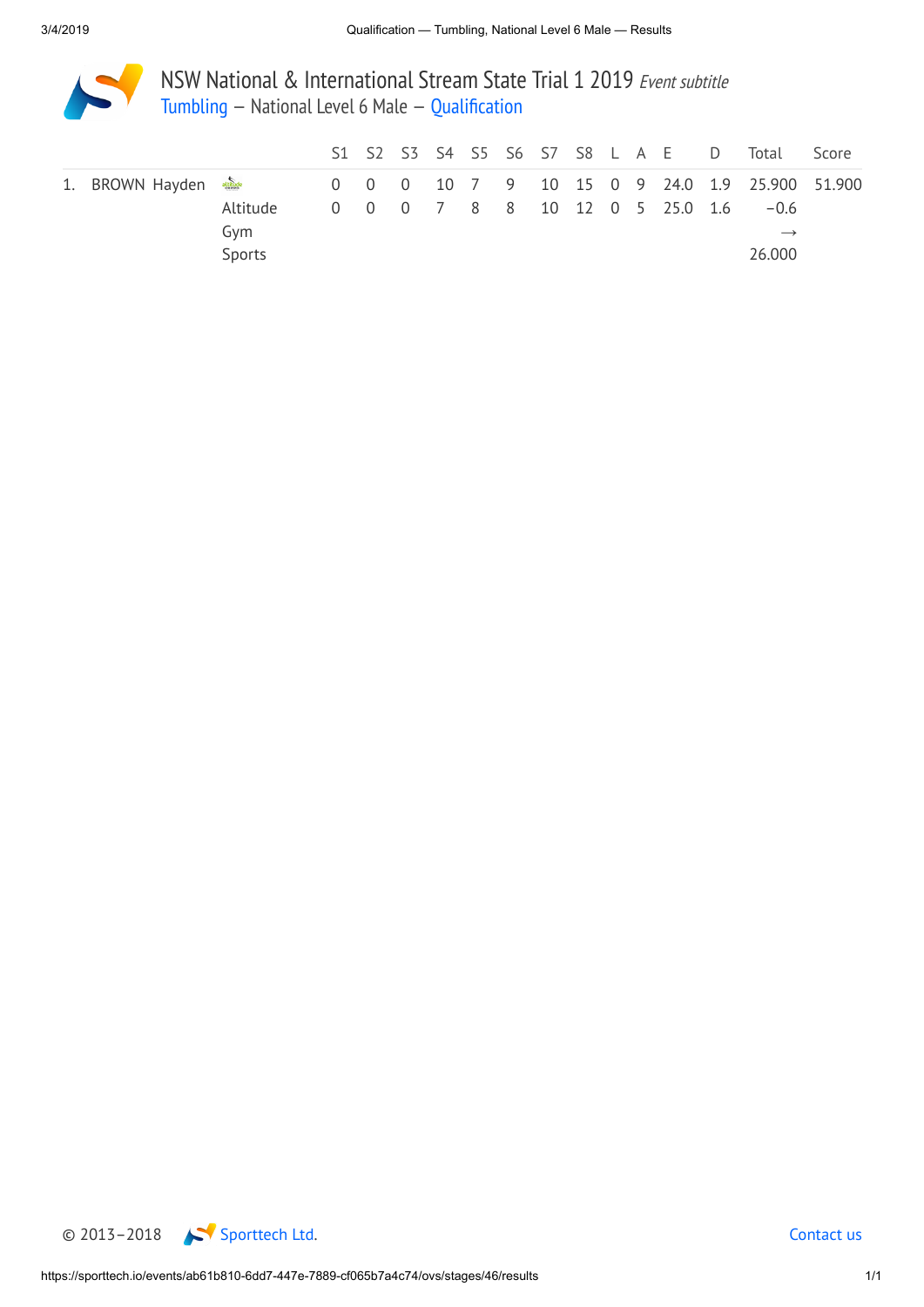

NSW National & International Stream State Trial 1 2019 Event subtitle [Tumbling](https://sporttech.io/events/ab61b810-6dd7-447e-7889-cf065b7a4c74/ovs/event/TUM) — Senior TUM Female — [Qualification](https://sporttech.io/events/ab61b810-6dd7-447e-7889-cf065b7a4c74/ovs/stages/36)

|                                                                  |  |  |  |  |  |  | S1 S2 S3 S4 S5 S6 S7 S8 L A E D Total Score |  |
|------------------------------------------------------------------|--|--|--|--|--|--|---------------------------------------------|--|
| 1. GILLOT Olivia SGAC 2 3 1 1 2 2 4 9 0 4 27.2 3.4 30.600 59.200 |  |  |  |  |  |  |                                             |  |
|                                                                  |  |  |  |  |  |  | 2 5 7 6 6 2 4 6 0 4 25.8 2.8 28.600         |  |

© 2013–2018 [Sporttech](https://sporttech.io/) Ltd. [Contact](mailto:support@sporttech.io?subject=sporttech.io) us